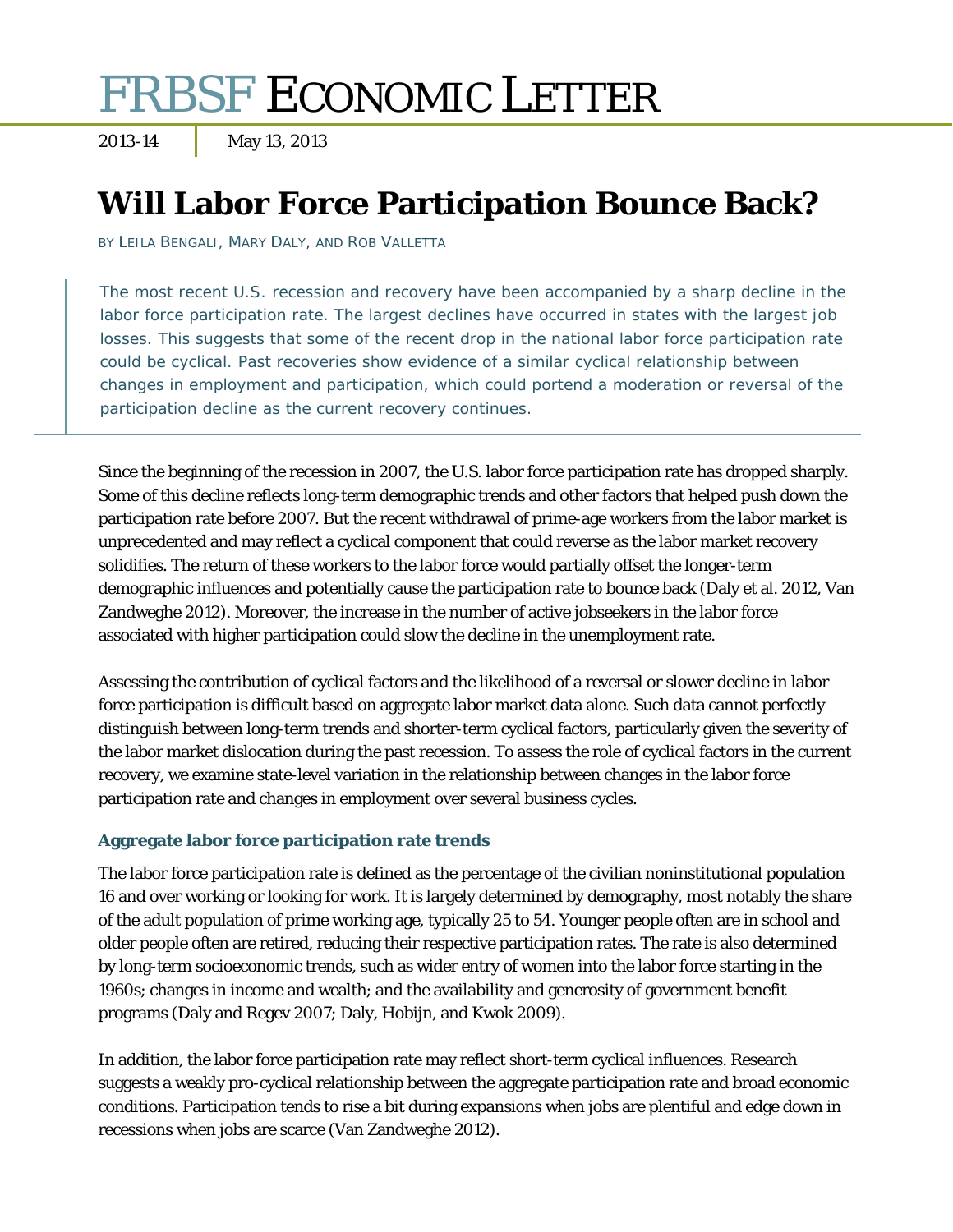Figure 1 shows the aggregate U.S. labor force participation rate since 1948. An upward trend during most of the post–World War II period appears to have reversed around 2000 when a downward trend emerged. That trend intensified during the 2007–09 recession. Researchers have identified a number of

factors that may account for the shift. They include the baby boom cohort moving past their prime working-age years; the stabilization of women's labor force participation rates; more younger working-age people enrolling in school; and increased use of some social benefit programs, notably disability insurance (Daly and Regev 2007; Daly et al. 2009; Aaronson, Davis, and Hu 2012).

Because the downward trend in participation started around 2000, it is difficult to identify the portion of the decline since 2007 that is cyclical and likely to be reversed as the labor market recovery continues. Researchers have used several



approaches to tease out the cyclical component. These include comparisons across demographic groups; across different categories of unemployed workers and people out of the labor force who want work; and of actual outcomes versus hypothetical outcomes based on adjusting demographic information (Aaronson et al. 2012; Daly et al. 2012; Van Zandweghe 2012; Hotchkiss and Rios-Avila 2013). These studies have found a potentially large cyclical component in the recent participation decline.

#### **State-level evidence**

We assess cyclical fluctuations in the national labor force participation rate by examining differences in cyclical labor market conditions and labor force participation rates across states (see also Erceg and Levin 2013). Any correlations between changes in labor market conditions and participation rates at the state level are likely to be mirrored at the national level as well. This assumption is not directly testable, but the approach is potentially useful as an alternative to other methods.

We use state-level payroll employment growth to measure cross-state differences in labor market conditions. Payroll growth is preferable to state unemployment rates because it is measured separately from the state's labor force participation rate. Since the unemployment rate varies with the participation rate, cross-state analysis of the relationship between unemployment and participation could be contaminated. The payroll data are from the U.S. Bureau of Labor Statistics (BLS) monthly survey of employers, while participation rates are from the BLS monthly household survey.

Our analysis is based on state-level changes in payroll employment and labor force participation during the downturn and recovery periods of the recessions of 1981–82, 1990–91, 2001, and 2007–09. We define a downturn as the period between the peak and trough in national payroll employment. These periods are similar to official recession dates identified by the National Bureau of Economic Research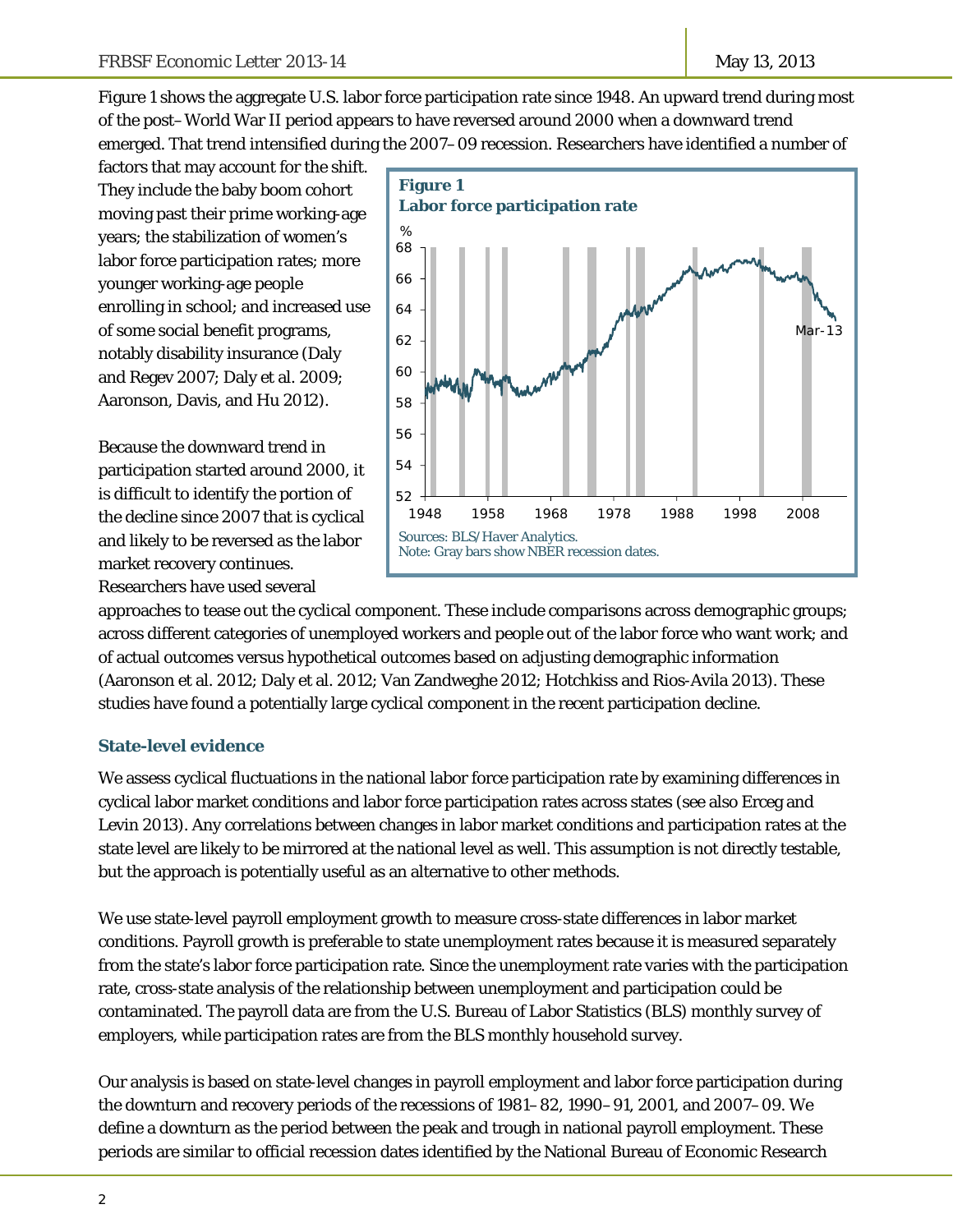(NBER), but they can differ. For example, we identify the most recent downturn as occurring from January 2008 to February 2010, while NBER dates the overall recession from December 2007 to June 2009. The recovery is defined as dating from the end of the national recession. The data for the 1990–91 and 2007–09 recession and recovery periods were adjusted to minimize the effects of population estimate revisions and the 2010 surge in hiring of census workers. All calculations are weighted by the relative size of each state's labor force. This places greater weight on more populous states, capturing the greater precision of their employment and labor force estimates, and more accurately measuring the estimated relationship between payroll growth and participation. When we weight all states equally, correlations are weaker.

Figure 2 displays the relationship between the percentage changes in state-level labor force participation rates and payroll employment in the most recent downturn. The figure shows wide cross-state variation in the extent of job loss and changes in participation. The upward-sloping blue line shows that changes in employment and participation are positively related across states. Larger declines in employment are

associated with larger declines in labor force participation rates. This systematic relationship at the state level between the severity of employment losses and the decline in participation suggests that the drop in the national participation rate may also have an important cyclical component. Our results reinforce the findings of other researchers who have found evidence of cyclicality in the labor force participation rate.

Table 1 shows the results of an analysis of the correlation between changes in payroll employment and labor force participation in the past four recessions and recoveries. The degrees of correlation measured by this statistical analysis broadly confirm the results illustrated by the upward sloping line in Figure 2. The positive relationship in the most recent downturn shown in Figure 2 is generally, but not invariably, evident in past downturns and recoveries. The main exception is the 2001 recession. Our analysis finds little or no systematic cross-state relationship between changes in employment and participation in that episode. The 2001 recession may have been



#### **Table 1 Correlation between changes in employment and participation rates**

| Recession   | Downturn  | Recovery  | Partial recovery |
|-------------|-----------|-----------|------------------|
| 1981-82     | 0.158     | $0.277**$ | 0.062            |
| 1990-91     | $0.245*$  | $0.589**$ | 0.057            |
| 2001        | 0.120     | $-0.064$  | $-0.110$         |
| $2007 - 09$ | $0.443**$ | 0.084     | 0.084            |

Sources: BLS/Haver Analytics and authors' calculations. Notes: Correlation of change in the natural log of payroll employment with change in the natural log of the labor force participation rate. significant at 10% level; \*\* significant at 5% level.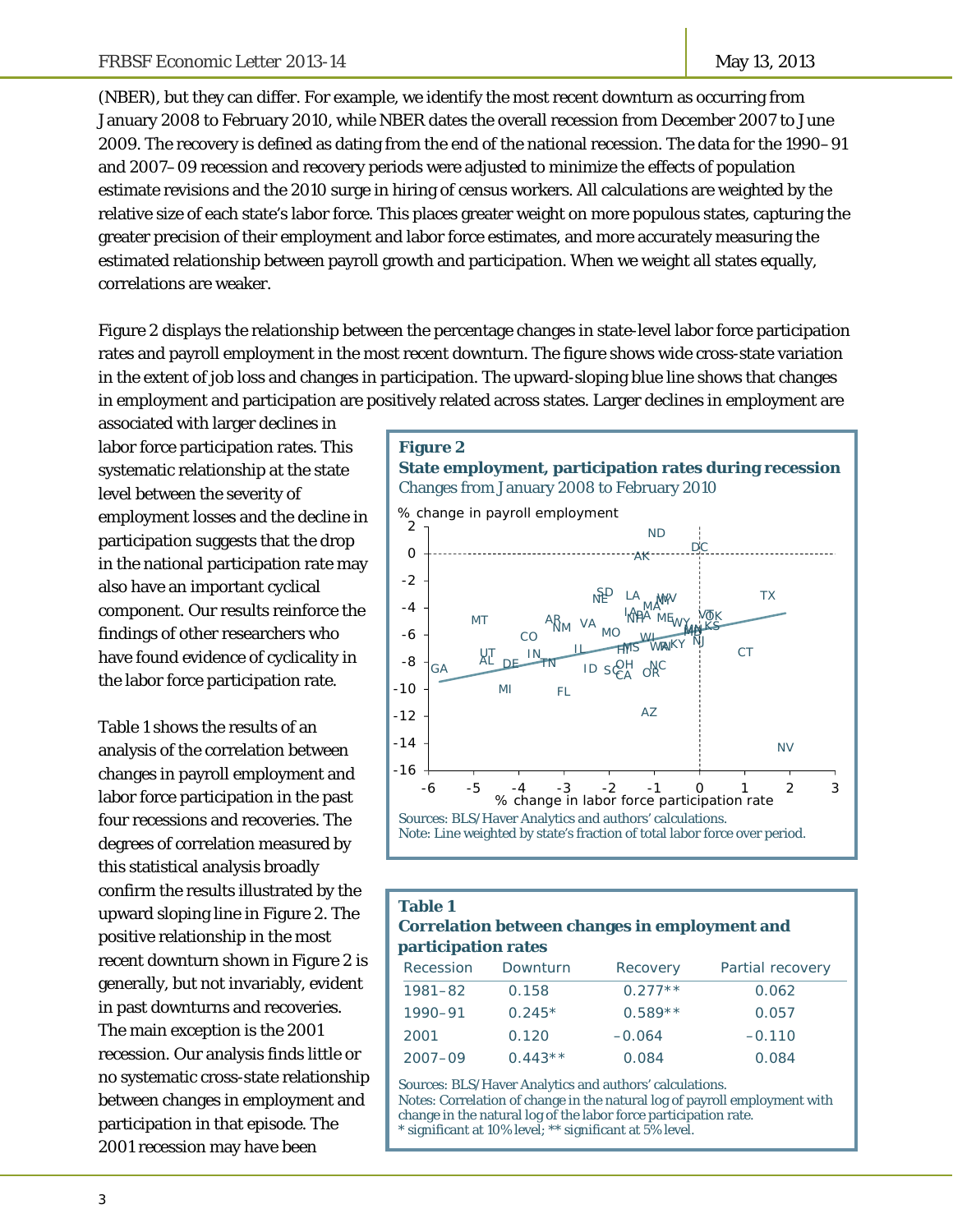different from the other recessions in that it was brief and mild, and its impact was concentrated in a few sectors and states.

Although the 2007–09 downturn exhibits a strong positive relationship between state-level changes in employment and participation, the recovery so far does not. This calls into question our interpretation that much of the recent participation decline is cyclical and likely to reverse. However, the current weak correlation between changes in employment and labor force participation could reflect employment's relatively modest recovery to date. The economy has been expanding for a sustained period. But, as of March 2013, we have recovered only 67% of total jobs lost during the downturn. Thirty-seven months after the employment trough in past recoveries, employment greatly exceeded the pre-recession peak.

To put the current and past recoveries on more equal footing, we calculated correlations between changes in payroll employment and participation rates for the past four recoveries over the periods it took for 67% of jobs to be regained. The last column in Table 1, labeled partial recovery, shows the results. For the 1981–82 and 1990–91 recessions, the partial recovery correlations are much smaller than those for the full recovery and are not statistically significant. Thus, we may not be deep enough into the current recovery for the typical positive relationship between participation and employment growth to emerge.

In the recoveries from the 1981–82 and 1990–91 recessions, the positive relationship did not emerge until the economy had passed the previous employment peak by a substantial margin. These results are not definitive, but they reinforce other research that finds labor force participation at the state and national levels may bounce back or decline less rapidly as the current recovery gains strength. If exceeding the pre-recession employment peak is a prerequisite for the correlation to become significant, it may take several years before the relationship is evident.

#### **Conclusion**

The U.S. labor force participation rate has declined sharply since 2007, intensifying a downward trend that has been evident since about 2000. Distinguishing between long-term influences on the participation rate, such as demographics, and short-term cyclical effects is important because it helps us understand and predict the future path of macroeconomic variables such as the unemployment rate. Using state-level evidence on the relationship between changes in employment and labor force participation across recessions and recoveries, we find evidence, reinforcing other research, that the recent decline in participation likely has a substantial cyclical component. States that saw larger declines in employment generally saw larger declines in participation. A similar positive relationship was evident in past recessions and recoveries. In the current recovery, it will probably take a few years before cyclical components put significant upward pressure on the participation rate because payroll employment is still well below its pre-recession peak.

*Leila Bengali is a research associate in the Economic Research Department of the Federal Reserve Bank of San Francisco.* 

*[Mary Daly](http://www.frbsf.org/economics/economists/staff.php?mdaly) is a group vice president and associate director of research in the Economic Research Department of the Federal Reserve Bank of San Francisco.* 

*[Rob Valletta is](http://www.frbsf.org/economics/economists/staff.php?rvalletta) a research advisor in the Economic Research Department of the Federal Reserve Bank of San Francisco.*